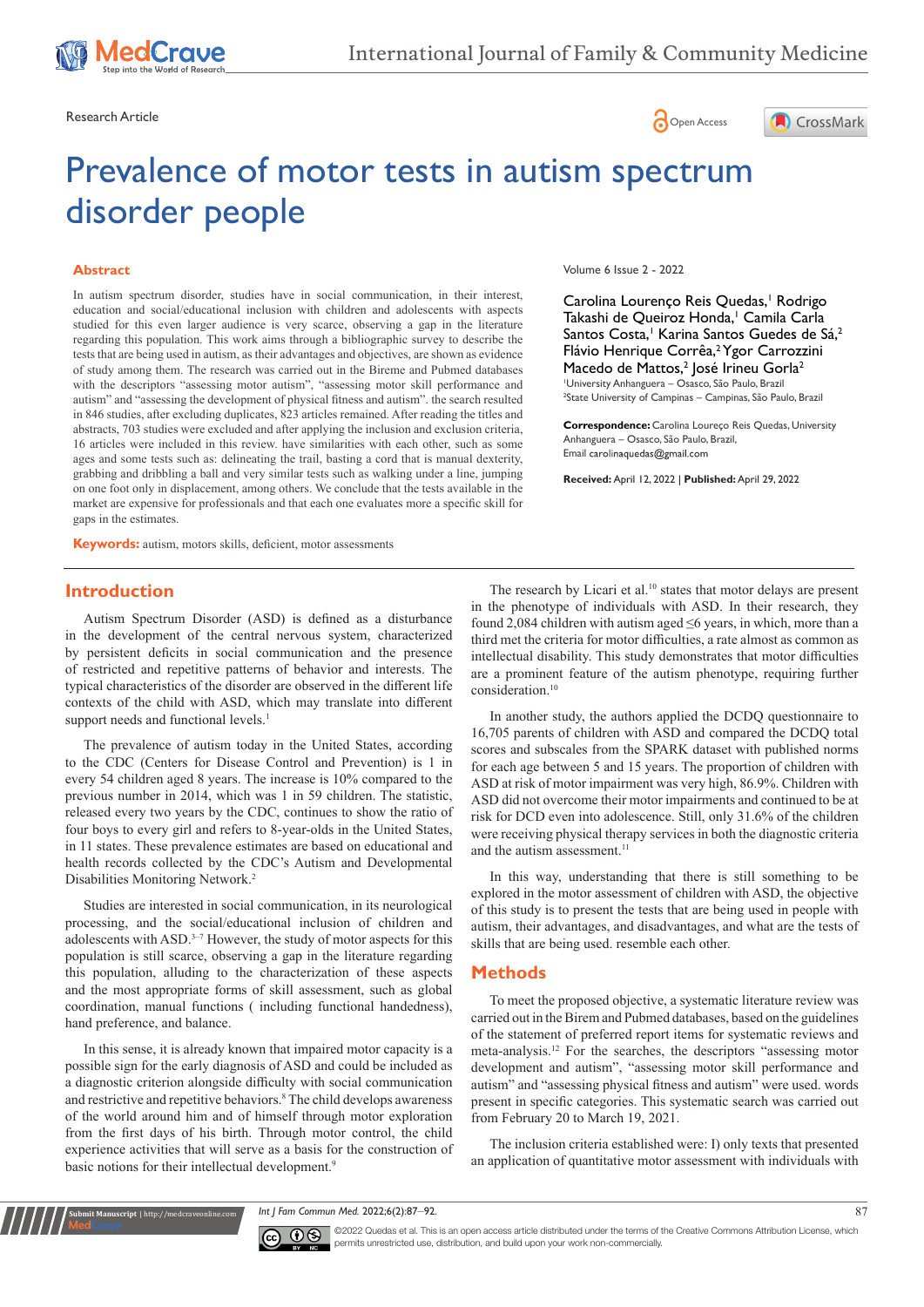ASD; II) studies from 2015 onwards; III) articles that were available online. The exclusion criteria used were: I) works that did not present any assessment instrument referring to motor function.

After performing the searches for the descriptors, the collected articles were organized and the duplicates were excluded. After excluding duplicates, studies were selected based on reading titles and abstracts. Those selected were read in full and the inclusion and exclusion criteria were applied. Finally, a qualitative analysis was carried out to achieve the main objective.

# **Results and discussion**

In total, the search resulted in 846 studies, after excluding duplicates, 823 articles remained. After reading the titles and abstracts, 703 studies were excluded and after applying the inclusion and exclusion criteria, 16 articles were included in this review. The search flowchart is illustrated in Figure 1. The objectives, methods, and conclusions of the articles included in this review are presented in Table 1.



**Figure 1** PRISMA flow diagram.

Font: The authors, based on <http://www.prisma-statement.org/PRISMAStatement/FlowDiagram>.

**Table 1** Description of articles

| <b>Author</b>          | <b>Title</b>                                                                                                                                                        | <b>Purpose</b>                                                                                                                                                                                                                                    | <b>Method</b>                                                                                                                                                                         | Test/<br>Instrument                                                                   | <b>Skills</b>                                                                               |
|------------------------|---------------------------------------------------------------------------------------------------------------------------------------------------------------------|---------------------------------------------------------------------------------------------------------------------------------------------------------------------------------------------------------------------------------------------------|---------------------------------------------------------------------------------------------------------------------------------------------------------------------------------------|---------------------------------------------------------------------------------------|---------------------------------------------------------------------------------------------|
| Lourenco <sup>17</sup> | The Efficacy of a Training<br>Program on Trampolines<br>in Motor Proficiency of<br>Children with Autism<br>Spectrum Disorder                                        | Evaluate the effect of<br>a trampoline training<br>program on the motor<br>proficiency and body mass<br>index (BMI) of children<br>with ASD.                                                                                                      | 17 children with ASD aged<br>between 4 and 10 years old .6<br>children on trampolines training<br>- experimental group (EG), and<br>the remaining II in the control<br>group $(CG)$ . | Bruininks-<br>Oseretsky<br>Test for motor<br>proficiency                              | fine manual control.<br>manual coordination.<br>body coordination,<br>strength, and agility |
| Alsaedi <sup>22</sup>  | An Assessment of the<br>Motor Performance Skills<br>of Children with Autism<br>Spectrum Disorder in<br>the Gulf Region                                              | Aims to determine the<br>prevalence, severity, and<br>nature of the motor<br>abnormalities seen in<br>children with autism<br>spectrum disorder (ASD)<br>as well as to elucidate the<br>associated developmental<br>profiles.                     | Assess various aspects of the<br>motor performance of 119<br>children with ASD and 30<br>typically developing children (age<br>range: 6-12 years) from three<br>Gulf states.          | Bruininks-<br>Oseretsky<br><b>Test of Motor</b><br>Proficiency-2nd<br>Edition (BOT-2) | fine manual control.<br>manual coordination,<br>body coordination,<br>strength and agility  |
| Choi et $al^{23}$      | The development of fine<br>motor skills is associated<br>with expressive language<br>outcomes in infants<br>at high and low risk<br>for autism spectrum<br>disorder | Investigate developmental<br>trajectories of fine motor<br>skills between 6 and<br>24 months in relation<br>to expressive language<br>outcomes at 36 months<br>in infants at high and low<br>familial risk for autism<br>spectrum disorder (ASD). | Participants included 71 high-<br>risk infants without ASD<br>diagnoses, 30 high-risk infants<br>later diagnosed with ASD, and<br>69 low-risk infants without ASD<br>diagnoses.       | At first the<br>Mullen Scales of<br>Early Learning<br>(MSEL).                         | <b>Fine Motor</b>                                                                           |

**Citation:** Quedas CLR, Honda RTQ, Costa CCS, et al. Prevalence of motor tests in autism spectrum disorder people. *Int J Fam Commun Med.* 2022;6(2):87‒92. DOI: [10.15406/ijfcm.2022.06.00270](https://doi.org/10.15406/ijfcm.2022.06.00270)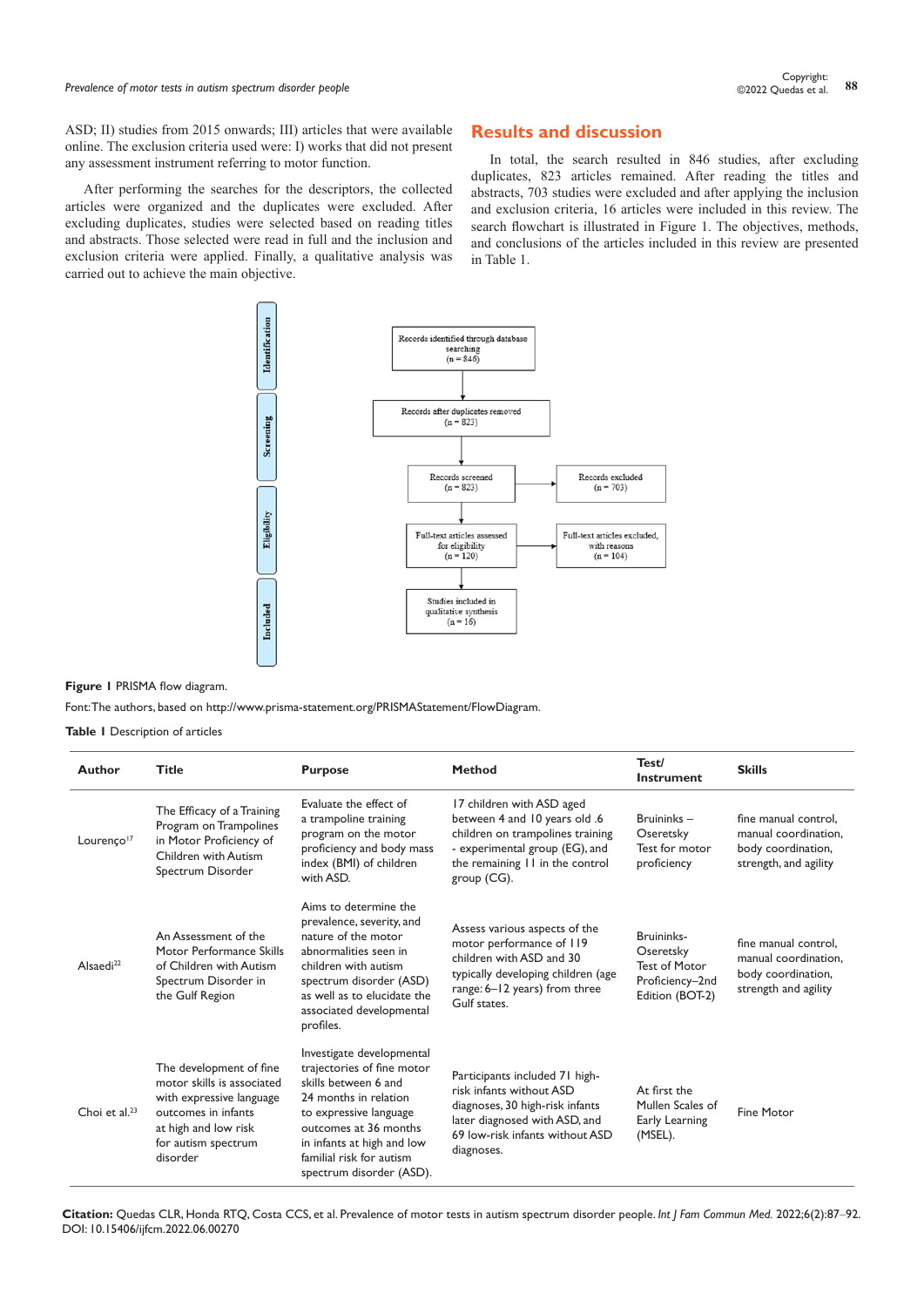Prevalence of motor tests in autism spectrum disorder people<br><sup>89</sup> Prevalence of motor tests in autism spectrum disorder people

Table Continued...

| Author                                 | <b>Title</b>                                                                                                                                                | <b>Purpose</b>                                                                                                                                                                                                                                         | <b>Method</b>                                                                                                                                                                                         | Test/<br><b>Instrument</b>                                                            | <b>Skills</b>                                                                               |
|----------------------------------------|-------------------------------------------------------------------------------------------------------------------------------------------------------------|--------------------------------------------------------------------------------------------------------------------------------------------------------------------------------------------------------------------------------------------------------|-------------------------------------------------------------------------------------------------------------------------------------------------------------------------------------------------------|---------------------------------------------------------------------------------------|---------------------------------------------------------------------------------------------|
| <b>Bricout et</b><br>$al.^{16}$        | Motor Capacities in Boys<br>with High Functioning<br>Autism: Which<br>Evaluations to Choose?                                                                | Provide an overall<br>profile of motor<br>capacities in children<br>with ASD compared to<br>neurotypically developed<br>children through specific<br>tests, and to identify<br>which motor tests best<br>discriminate children with<br>or without ASD. | Twenty-two male children with<br>ASD and twenty completed an<br>evaluation with 42 motor tests                                                                                                        | Movement<br>Assessment<br>Battery for<br>Children<br>$(M-ABC)$ .                      | MABC - manual<br>dexterity, play and<br>catch, balance                                      |
| Chu et al. <sup>19</sup>               | The role of physical<br>activity and body-related<br>perceptions in motor<br>skill competence of<br>adolescents with autism<br>spectrum disorder            | Assess the associations of<br>motor skill competence<br>with physical activity and<br>physical self-perception of<br>adolescents with autism<br>spectrum disorder (ASD).                                                                               | Cross-sectional study. 63 male<br>adolescents, aged 12-18 years,                                                                                                                                      | Bruininks-<br>Oseretsky<br><b>Test of Motor</b><br>Proficiency-2nd<br>Edition (BOT-2) | fine manual control,<br>manual coordination,<br>body coordination,<br>strength, and agility |
| Kaur et al. <sup>20</sup>              | Creative Yoga<br>Intervention Improves<br>Motor and Imitation<br>Skills of Children with<br><b>Autism Spectrum</b><br>Disorder                              | Compare the effectiveness<br>of an 8-week physical<br>therapist- delivered yoga<br>intervention or academic<br>intervention in children<br>with ASD                                                                                                    | Twenty-four children with ASD<br>between 5 and 13 years of age<br>participated in the study, with<br>12 children each in the yoga and<br>academic groups                                              | Bruininks-<br>Oseretsky<br>Test of Motor<br>Proficiency-2nd<br>Edition (BOT-2)        | fine manual control,<br>manual coordination,<br>body coordination,<br>strength and agility  |
| Bremer et<br>al. <sup>24</sup>         | The Interrelationship<br><b>Between Motor</b><br>Coordination and<br>Adaptive Behavior in<br>Children with Autism<br>Spectrum Disorder                      | Explore the relationships<br>between motor<br>coordination and adaptive<br>behavior in 7-12-year-old<br>children with ASD.                                                                                                                             | A sample of $n = 26$ , from<br>Ontario, Canada,                                                                                                                                                       | $(MABC-2)$<br>$(VABS-2)$                                                              | MABC - manual<br>dexterity, play and<br>catch, balance                                      |
| Dadgar et<br>$al.^{21}$                | The Relationship<br>between Motor<br>Imitation, and Early Social<br>Communication Skills in<br>Children with Autism                                         | Investigate the association<br>of motor skills and<br>imitation ability with early<br>social communication<br>skills in children with ASD                                                                                                              | In this study, 20 children with<br>ASD aged 3 to 5 years                                                                                                                                              | TGMD-2                                                                                | locomotion and ball<br>skills                                                               |
| Jeoung <sup>25</sup>                   | Motor proficiency<br>differences among<br>students with intellectual<br>disabilities, autism, and<br>developmental disability                               | Determine whether<br>students with such<br>disabilities have differences<br>in their motor proficiency.                                                                                                                                                | Was compared the motor<br>proficiency of 82 students (age,<br>II to 20 years) with different<br>severities of intellectual disability<br>developmental disability, or<br>autism                       | Bruininks-<br>Oseretsky<br>Test of Motor<br>Proficiency-2nd<br>Edition (BOT-2)        | fine manual control,<br>manual coordination,<br>body coordination,<br>strength and agility  |
| Manicolo et<br>$al.^{15}$              | Gait in children with<br>infantile/atypical autism:<br>Age-dependent decrease<br>in gait variability and<br>associations with motor<br>skills               | Investigate Gait and its<br>associations with pre<br>walking motor milestones,<br>motor skills, and age.                                                                                                                                               | A study group pf 32 children<br>aged between 4.1 and 16.9 year.<br>A control group of 36 children<br>aged between 4.a and 16.5 years.                                                                 | MABC-2                                                                                | MABC - manual<br>dexterity, play and<br>catch, balance                                      |
| Kaur et al. <sup>18</sup>              | Comparing motor<br>performance, praxis,<br>coordination, and<br>interpersonal synchrony<br>between children with<br>and without Autism<br>Spectrum Disorder | Compare gross and fine<br>motor, praxis/imitation,<br>motor coordination, and<br>interpersonal synchrony<br>skills                                                                                                                                     | across three groups of<br>children between 5 and 12 years<br>of age:<br>children with ASD with high IQ<br>(HASD), children with ASD with<br>low IQ (LASD), and typically<br>developing (TD) children. | Bruininks-<br>Oseretsky<br>Test of Motor<br>Proficiency-2nd<br>Edition (BOT-2)        | fine manual control,<br>manual coordination,<br>body coordination,<br>strength and agility  |
| Le Menn-<br>Tripi et al. <sup>26</sup> | Sensory-psychomotor<br>evaluation in Autism: A<br>new tool for functional<br>diagnosis                                                                      | the construction and<br>validation of a new scale,<br>designed to evaluate<br>sensory-psychomotor<br>signs in Autism: 'the<br>Sensory-psychomotor<br>Particularities Scale in<br>Autism' (SPSA).                                                       | The population of this study<br>includes 111 children aged 25 to<br>155 months. The diagnosis was<br>made according to the clinical<br>criteria of the ICD-10                                         | MABC-2                                                                                | MABC - manual<br>dexterity, play and<br>catch, balance                                      |

**Citation:** Quedas CLR, Honda RTQ, Costa CCS, et al. Prevalence of motor tests in autism spectrum disorder people. *Int J Fam Commun Med.* 2022;6(2):87‒92. DOI: [10.15406/ijfcm.2022.06.00270](https://doi.org/10.15406/ijfcm.2022.06.00270)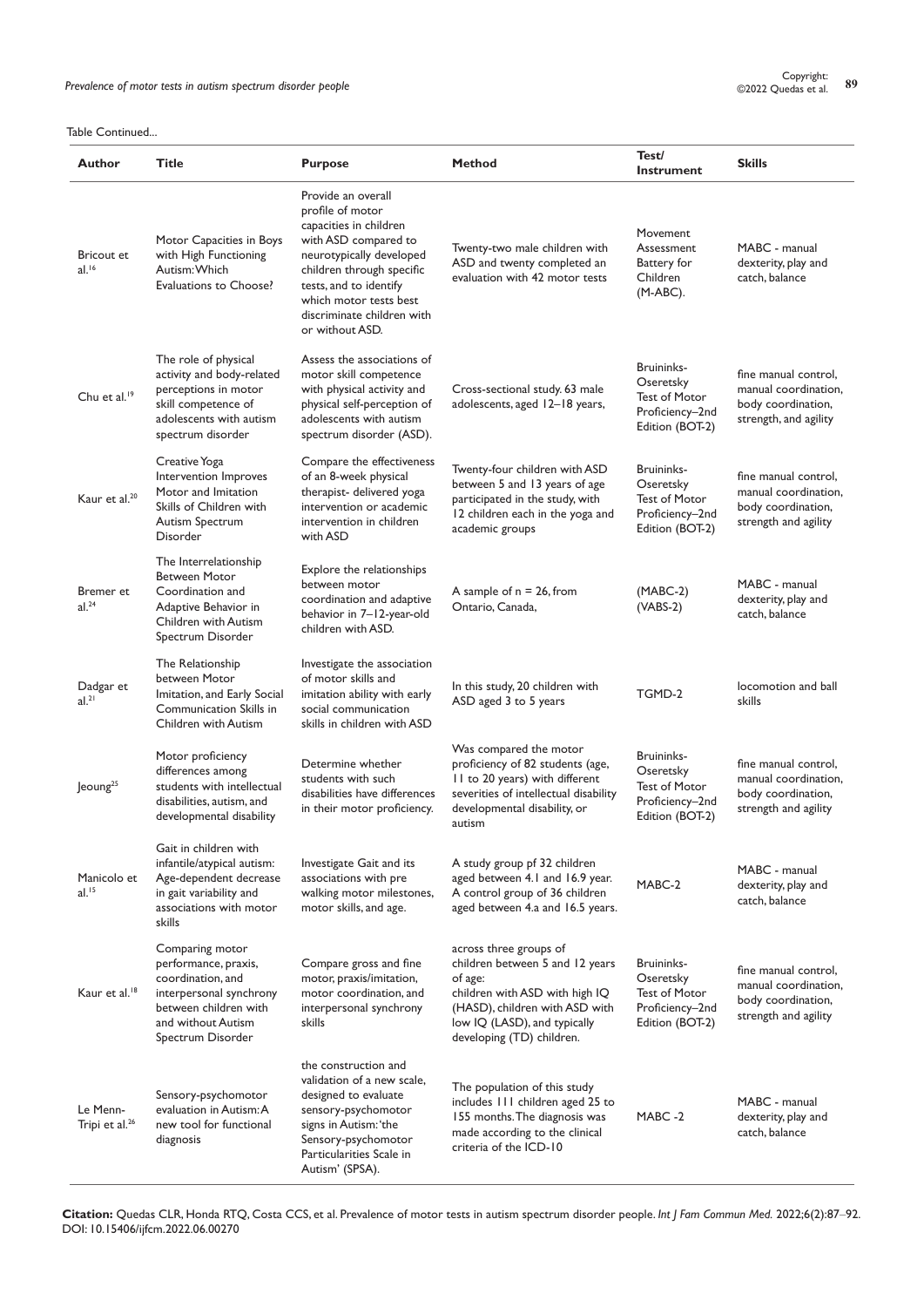| <b>Author</b>                    | <b>Title</b>                                                                                                                | <b>Purpose</b>                                                                                                                                                                                                                                                                               | <b>Method</b>                                                                                                                     | Test/<br>Instrument                                                      | <b>Skills</b>                                                                                                       |
|----------------------------------|-----------------------------------------------------------------------------------------------------------------------------|----------------------------------------------------------------------------------------------------------------------------------------------------------------------------------------------------------------------------------------------------------------------------------------------|-----------------------------------------------------------------------------------------------------------------------------------|--------------------------------------------------------------------------|---------------------------------------------------------------------------------------------------------------------|
| Ament et<br>al. <sup>27</sup>    | <b>Evidence for Specificity</b><br>of Motor Impairments in<br>Catching and Balance in<br>Children with Autism               | Compare motor<br>functioning among three<br>groups: children with ASD,<br>children with ADHD, and<br>TD children in order<br>to better define motor<br>deficits in these clinical<br>groups and understand<br>whether motor deficits<br>assist in distinguishing<br>between clinical groups. | A total of 200 children, ages<br>8-13 years, participated: 56<br>children with ASD.<br>63 children with ADHD, 81 TD<br>children   | MABC-2                                                                   | MABC - manual<br>dexterity, play and<br>catch, balance                                                              |
| Holloway et<br>al. <sup>28</sup> | Relationships between<br>gross motor skills<br>and social function in<br>young boys with autism<br>spectrum disorder        | Examine the relationship<br>between gross motor<br>skills and social function<br>in young boys with autism<br>spectrum disorder                                                                                                                                                              | Twenty-one children with ASD<br>participated in the study.                                                                        | Peabody<br>Developmental<br>Motor Scales<br>Second Edition<br>$(PDMS-2)$ | PDMS-2 : reflexes.<br>locomotion, body<br>control, object<br>manipulation,<br>grasping, visual-<br>motor perception |
| Liu et al. $13$                  | Nutrition, BMI and<br>Motor Competence in<br>Children with Autism<br>Spectrum Disorder                                      | Examine the relationship<br>between motor<br>competence, body mass<br>index (BMI), and nutrition<br>knowledge in children<br>with autism spectrum<br>disorder (ASD).                                                                                                                         | Fifty-one children with ASD (five<br>females and 46 males) aged 7-12<br>participated in the study.                                | MABC-2                                                                   | MABC - manual<br>dexterity, play and<br>catch, balance                                                              |
| Sarabzadeh<br>et al. $14$        | The effect of six weeks<br>of Tai Chi Chuan training<br>on the motor skills of<br>children with Autism<br>Spectrum Disorder | Aims to investigate the<br>effectiveness of basic<br>Tai Chi Chuan forms to<br>improve motor function<br>problems in children with<br>ASD.                                                                                                                                                   | 18 children with ASD in the<br>age range between 6e12 years<br>old were divided randomly into<br>experimental and control groups. | M-ABC                                                                    | MABC - manual<br>dexterity, play and<br>catch, balance                                                              |

The MABC-2 is a test consisting of eight tasks that involve manual dexterity skills, throwing/receiving skills, and skills related to static and dynamic balance. The test is divided into 3 (three) sections per age group with 8 tasks between sections: Section 1: 3 to 6 years; Section 2: 7 to 10 years; Section 3: 11 to 16 years.

The tests of this test stand out in 8 tasks divided into manual dexterity that are 3 tasks of fine motor coordination, precision, and agility, skills with the ball with 2 tasks that involve skills such as manual eye coordination, reaction time, sense of space, precision, balance, and global motor coordination and balance with 3 tasks that include static and dynamic balance.

The articles by Amente et.al (2015), Liu et al.<sup>13</sup> Sarabzadeh et al.<sup>14</sup> Le Menntripi et. al (2019), Manicolo et al.<sup>15</sup> and Bricout et al.<sup>16</sup> use Mabc2 to assess possible delays in the motor development of children and adolescents with ASD.

The Bruininks-Oseretsky Test of Motor Proficiency–2nd Edition (BOT-2) was used in 6 studies by the authors Lourenço et al.<sup>17</sup> Kaur et al.<sup>18</sup> Chu et al.<sup>19</sup> Bogjia et. Al (2019), Kaur et al.<sup>20</sup> and Asaedi (2020).

This test has two versions, the short and the extended. The short form has 12 specific groups: fine motor coordination: fine motor precision (painting a star and outlining the trail), fine motor integration (copying the circles and copying a diamond), and manual dexterity (basting a string in blocks).

Global Motor Coordination: bilateral coordination (touching the nose with the tip of the index finger, keeping the eyes closed, and rotating the thumbs and index fingers). Balance (walking with one foot in front of the other under a line). Agility and Speed (jump with one foot for 15 sec). Coordination of the upper limbs (catching and throwing the ball with one hand and dribbling the ball alternating hands) and strength (push-ups with the knees extended or supported on the floor). It assesses children aged 4 to adults aged up to 21 years and 11 months.

The TGMD 2 test was used in the article by Dadgar et al.<sup>21</sup> is a test that covers the age of children from 3 years to 10 years and 11 months, it assesses the individual's global motor coordination through two subcategories: Locomotion (6 skills) and Object control (6 skills).

Skills are running, galloping, one-footed jumping, long jump, standing jump, and moving laterally over a line. Object control skills consist of hitting a stationary ball (baseball, dribbling the ball stationary, receiving a ball with the hands, kicking a ball, throwing a ball at the wall over the shoulders, and throwing a ball from below. The result of this the test is very specific as it shows the child's motor age in its subcategories as well as the differences between them.

PDMS-2 includes five subtests distributed over two motor components/scales: global and fine motor skills. Its results are expressed in three domains of motor behavior: the fine motor quotient (QMF), the global motor quotient (QMG), and the total motor quotient (QMT), the latter resulting from the first two.

The QMF is found by the sum of two sets of subtests, namely, fine grip and visuomotor integration, while for the QMG three are used:

**Citation:** Quedas CLR, Honda RTQ, Costa CCS, et al. Prevalence of motor tests in autism spectrum disorder people. *Int J Fam Commun Med.* 2022;6(2):87‒92. DOI: [10.15406/ijfcm.2022.06.00270](https://doi.org/10.15406/ijfcm.2022.06.00270)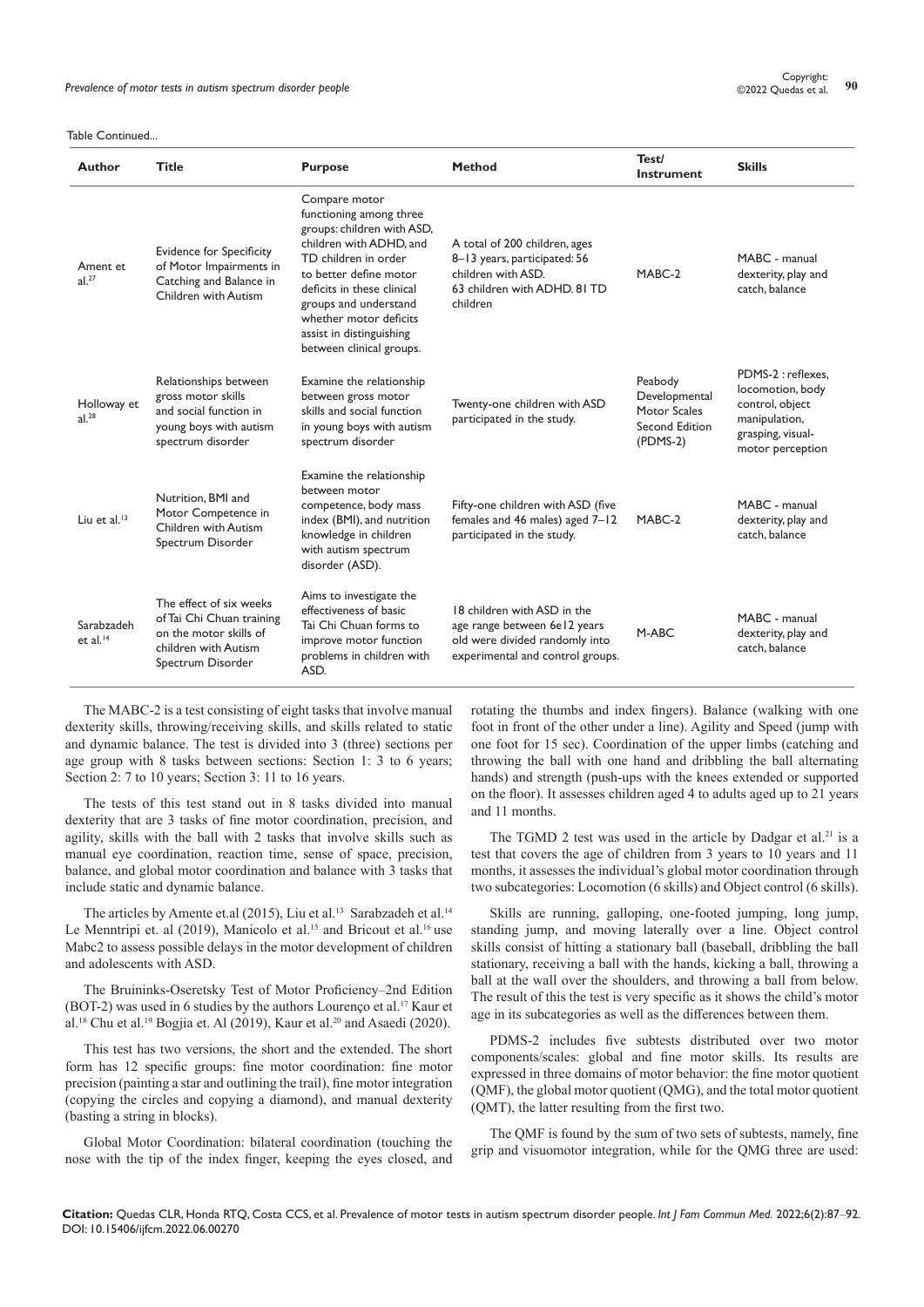postural control, locomotion, and manipulation of objects (the latter is replaced by the reflex subtest for children up to eleven months old). Each of these subtests consists of items (motor tasks) adjusted for age and placed in an increasing sequence of difficulties. The child starts the test on a given item, according to his age, and continues in the sequence until he fails to perform three consecutive ones.

After analyzing all the skills and evidence of the tests, we can conclude that the global skills involving objects are present in all tests, for example: throwing a ball, bouncing the ball, catching the ball with the hands. Skills that involve locomotion are also present, such as: walking under a line (which also involves balance) and running. The balance skills are present in the tests in the one-foot displacement, jumping with one foot in displacement, and standing on a beam.

Regarding fine motor coordination, the TGMD-3 test does not present any test aimed at this ability, the others (MABC-2. BOT-2 and PDMS-2) present different tests, but two tests stand out for their similarity, such as: delineating a trail, copying a circle and snap the string to a ruler or blocks.

## **Conclusion**

All tests described in this literature review are used in people with Autism Spectrum Disorder, but each one covers a certain age and focuses on different tests for the same skills. All these tests are available for purchase on specific sites and all have a high cost for acquisitions, making access impossible for most professionals and families to have a more assertive assessment about the motor delays of people with ASD, making access impossible for everyone.

# **Acknowledgments**

None.

## **Declaration of conflicting interests**

The Authors declares that there is no conflict of interest.

#### **References**

- 1. [American Psychiatric Association.](http://www.niip.com.br/wp-content/uploads/2018/06/Manual-Diagnosico-e-Estatistico-de-Transtornos-Mentais-DSM-5-1-pdf/) *DSM-5—Manual Diagnóstico e [Estatístico de Transtornos Mentais \(5a edição\).](http://www.niip.com.br/wp-content/uploads/2018/06/Manual-Diagnosico-e-Estatistico-de-Transtornos-Mentais-DSM-5-1-pdf/)* Artmed. 2014.
- 2. [Maenner MJ. Prevalence of Autism Spectrum Disorder Among Children](https://pubmed.ncbi.nlm.nih.gov/29701730/)  [Aged 8 Years—Autism and Developmental Disabilities Monitoring](https://pubmed.ncbi.nlm.nih.gov/29701730/)  [Network, 11 Sites, United States, 2016. MMWR.](https://pubmed.ncbi.nlm.nih.gov/29701730/) *Surveillance Summaries*. [2020;69.](https://pubmed.ncbi.nlm.nih.gov/29701730/)
- 3. [Bejarano-Martín Á, Canal-Bedia R, Magán-Maganto M, et al. Effect of](https://pubmed.ncbi.nlm.nih.gov/33991290/)  [a Focused Social and Communication Intervention on Preterm Children](https://pubmed.ncbi.nlm.nih.gov/33991290/)  with ASD: A Pilot Study. *[Journal of Autism and Developmental Disorders](https://pubmed.ncbi.nlm.nih.gov/33991290/)*. [2021;52\(4\):1725–1740.](https://pubmed.ncbi.nlm.nih.gov/33991290/)
- 4. [Kodak T, Bergmann S. Autism Spectrum Disorder: Characteristics,](https://pubmed.ncbi.nlm.nih.gov/32443991/)  [Associated Behaviors, and Early Intervention.](https://pubmed.ncbi.nlm.nih.gov/32443991/) *Pediatric Clinics of North America*[. 2020;67\(3\):525–535.](https://pubmed.ncbi.nlm.nih.gov/32443991/)
- 5. [Masi A, DeMayo MM, Glozier N, et al. An Overview of Autism Spectrum](https://pubmed.ncbi.nlm.nih.gov/28213805/)  [Disorder, Heterogeneity and Treatment Options.](https://pubmed.ncbi.nlm.nih.gov/28213805/) *Neuroscience Bulletin*. [2017;33\(2\):183–193.](https://pubmed.ncbi.nlm.nih.gov/28213805/)
- 6. [McConkey R, Cassin MT, McNaughton R. Promoting the Social Inclusion](https://pubmed.ncbi.nlm.nih.gov/32466092/)  [of Children with ASD: A Family-Centred Intervention.](https://pubmed.ncbi.nlm.nih.gov/32466092/) *Brain Sciences*. [2020;10\(5\):E318.](https://pubmed.ncbi.nlm.nih.gov/32466092/)
- 7. [María Lucía Morán, Laura E Gómez, María Ángeles Alcedo, et al.](https://pubmed.ncbi.nlm.nih.gov/31053991/)  [Gender Differences in Social Inclusion of Youth with Autism and](https://pubmed.ncbi.nlm.nih.gov/31053991/)  Intellectual Disability. *[Journal of Autism and Developmental Disorders](https://pubmed.ncbi.nlm.nih.gov/31053991/)*. [2019;49\(7\):2980–2989.](https://pubmed.ncbi.nlm.nih.gov/31053991/)
- 8. [Rinehart N, McGinley J. Is motor dysfunction core to autism spectrum](https://pubmed.ncbi.nlm.nih.gov/20345958/)  [disorder? Developmental Medicine and Child Neurology. 2010;52\(8\):697.](https://pubmed.ncbi.nlm.nih.gov/20345958/)
- 9. Rosa Neto F. *[Manual De Avaliacao Motora \(1a edição\).](https://www.travessa.com.br/manual-de-avaliacao-motora-1-ed-2002/artigo/a4ec9cb9-3c0b-4ef9-a835-d9d26fa32b45)* Penso. 2002.
- 10. [Licari MK, Alvares GA, Varcin K, et al. Prevalence of Motor Difficulties](https://pubmed.ncbi.nlm.nih.gov/31625694/)  [in Autism Spectrum Disorder: Analysis of a Population-Based Cohort.](https://pubmed.ncbi.nlm.nih.gov/31625694/)  *[Autism Research: Official Journal of the International Society for Autism](https://pubmed.ncbi.nlm.nih.gov/31625694/)  Research*[. 2020;13\(2\):298–306.](https://pubmed.ncbi.nlm.nih.gov/31625694/)
- 11. [Bhat AN. Is Motor Impairment in Autism Spectrum Disorder Distinct](https://pubmed.ncbi.nlm.nih.gov/32154876/)  [From Developmental Coordination Disorder? A Report From the SPARK](https://pubmed.ncbi.nlm.nih.gov/32154876/)  Study. *Physical Therapy*[. 2021;100\(4\):633–644.](https://pubmed.ncbi.nlm.nih.gov/32154876/)
- 12. [Moher D, Liberati A, Tetzlaff J, et al. Preferred Reporting Items for](https://pubmed.ncbi.nlm.nih.gov/19723669/)  [Systematic Reviews and Meta-Analyses: The PRISMA Statement.](https://pubmed.ncbi.nlm.nih.gov/19723669/)  *Physical Therapy*[. 2009;89\(9\):873–880.](https://pubmed.ncbi.nlm.nih.gov/19723669/)
- 13. [Liu T, Kelly J, Davis L, et al. Nutrition, BMI and Motor Competence in](https://pubmed.ncbi.nlm.nih.gov/31096637/)  [Children with Autism Spectrum Disorder.](https://pubmed.ncbi.nlm.nih.gov/31096637/) *Medicina (Kaunas, Lithuania).* [2019;55\(5\):E135.](https://pubmed.ncbi.nlm.nih.gov/31096637/)
- 14. [Sarabzadeh M, Azari BB, Helalizadeh M. The effect of six weeks](https://scienceon.kisti.re.kr/srch/selectPORSrchArticle.do?cn=NART96596982)  [of Tai Chi Chuan training on the motor skills of children with Autism](https://scienceon.kisti.re.kr/srch/selectPORSrchArticle.do?cn=NART96596982)  Spectrum Disorder. *[Journal of Bodywork and Movement Therapies](https://scienceon.kisti.re.kr/srch/selectPORSrchArticle.do?cn=NART96596982)*. [2019;23\(2\):284–290.](https://scienceon.kisti.re.kr/srch/selectPORSrchArticle.do?cn=NART96596982)
- 15. [Manicolo O, Brotzmann M, Hagmann-von Arx P, et al. Gait in children](https://pubmed.ncbi.nlm.nih.gov/30482681/)  [with infantile/atypical autism: Age-dependent decrease in gait variability](https://pubmed.ncbi.nlm.nih.gov/30482681/)  [and associations with motor skills.](https://pubmed.ncbi.nlm.nih.gov/30482681/) *European Journal of Paediatric [Neurology: EJPN: Official Journal of the European](https://pubmed.ncbi.nlm.nih.gov/30482681/) Paediatric Neurology Society*[. 2019;23\(1\):117–125.](https://pubmed.ncbi.nlm.nih.gov/30482681/)
- 16. [Bricout VA, Pace M, Dumortier L, et al. Motor Capacities in Boys with](https://pubmed.ncbi.nlm.nih.gov/31546634/)  [High Functioning Autism: Which Evaluations to Choose?](https://pubmed.ncbi.nlm.nih.gov/31546634/) *Journal of Clinical Medicine*[. 2015;8\(10\):1521.](https://pubmed.ncbi.nlm.nih.gov/31546634/)
- 17. [Lourenço CCV, Esteves MDL, Corredeira RMN, et al. A Eficácia de um](https://pesquisa.bvsalud.org/portal/resource/pt/lil-779957)  [Programa de Treino de Trampolins na Proficiência Motora de Crianças](https://pesquisa.bvsalud.org/portal/resource/pt/lil-779957)  [com Transtorno do Espectro do Autismo1.](https://pesquisa.bvsalud.org/portal/resource/pt/lil-779957) *Revista Brasileira de Educação Especial*[. 2016;22:39–48.](https://pesquisa.bvsalud.org/portal/resource/pt/lil-779957)
- 18. [Kaur M, M Srinivasan S, N Bhat A. Comparing motor performance, praxis,](https://pubmed.ncbi.nlm.nih.gov/29121516/)  [coordination, and interpersonal synchrony between children with and](https://pubmed.ncbi.nlm.nih.gov/29121516/)  [without Autism Spectrum Disorder \(ASD\).](https://pubmed.ncbi.nlm.nih.gov/29121516/) *Research in Developmental Disabilities*[. 2018;72:79–95.](https://pubmed.ncbi.nlm.nih.gov/29121516/)
- 19. [Chu CH, Tsai CL, Chen FC, et al. The role of physical activity and body](https://pubmed.ncbi.nlm.nih.gov/30668162/)[related perceptions in motor skill competence of adolescents with autism](https://pubmed.ncbi.nlm.nih.gov/30668162/)  spectrum disorder. *[Disability and Rehabilitation](https://pubmed.ncbi.nlm.nih.gov/30668162/)*. 2020;42(10):1373–1381.
- 20. [Kaur M, Bhat A. Creative Yoga Intervention Improves Motor and](https://pubmed.ncbi.nlm.nih.gov/31765484/)  [Imitation Skills of Children With Autism Spectrum Disorder.](https://pubmed.ncbi.nlm.nih.gov/31765484/) *Physical Therapy*[. 2019;99\(11\):1520–1534.](https://pubmed.ncbi.nlm.nih.gov/31765484/)
- 21. [Dadgar H, Alaghband Rad J, Soleymani Z, et al. The Relationship between](https://pubmed.ncbi.nlm.nih.gov/29472949/)  [Motor, Imitation, and Early Social Communication Skills in Children with](https://pubmed.ncbi.nlm.nih.gov/29472949/)  Autism. *[Iranian Journal of Psychiatry](https://pubmed.ncbi.nlm.nih.gov/29472949/)*. 2017;12(4):236–240.
- 22. [Alsaedi RH. An Assessment of the Motor Performance Skills of Children](https://pubmed.ncbi.nlm.nih.gov/32899306/)  [with Autism Spectrum Disorder in the Gulf Region.](https://pubmed.ncbi.nlm.nih.gov/32899306/) *Brain Sciences*. [2020;10\(9\):E607.](https://pubmed.ncbi.nlm.nih.gov/32899306/)
- 23. [Choi B, Leech KA, Tager-Flusberg H, et al. Development of fine motor](https://pubmed.ncbi.nlm.nih.gov/29649977/)  [skills is associated with expressive language outcomes in infants at high](https://pubmed.ncbi.nlm.nih.gov/29649977/)  [and low risk for autism spectrum disorder.](https://pubmed.ncbi.nlm.nih.gov/29649977/) *Journal of Neurodevelopmental Disorders*[. 2018;10\(1\):14.](https://pubmed.ncbi.nlm.nih.gov/29649977/)
- 24. [Bremer E, Cairney J. The Interrelationship Between Motor Coordination](https://pubmed.ncbi.nlm.nih.gov/30538659/)  [and Adaptive Behavior in Children With Autism Spectrum Disorder.](https://pubmed.ncbi.nlm.nih.gov/30538659/)  *[Frontiers in Psychology](https://pubmed.ncbi.nlm.nih.gov/30538659/)*. 2018;9.
- 25. [Jeoung B. Motor proficiency differences among students with intellectual](https://pubmed.ncbi.nlm.nih.gov/29740563/)  [disabilities, autism, and developmental disability.](https://pubmed.ncbi.nlm.nih.gov/29740563/) *Journal of Exercise Rehabilitation*[. 2018;14\(2\):275–281.](https://pubmed.ncbi.nlm.nih.gov/29740563/)

**Citation:** Quedas CLR, Honda RTQ, Costa CCS, et al. Prevalence of motor tests in autism spectrum disorder people. *Int J Fam Commun Med.* 2022;6(2):87‒92. DOI: [10.15406/ijfcm.2022.06.00270](https://doi.org/10.15406/ijfcm.2022.06.00270)